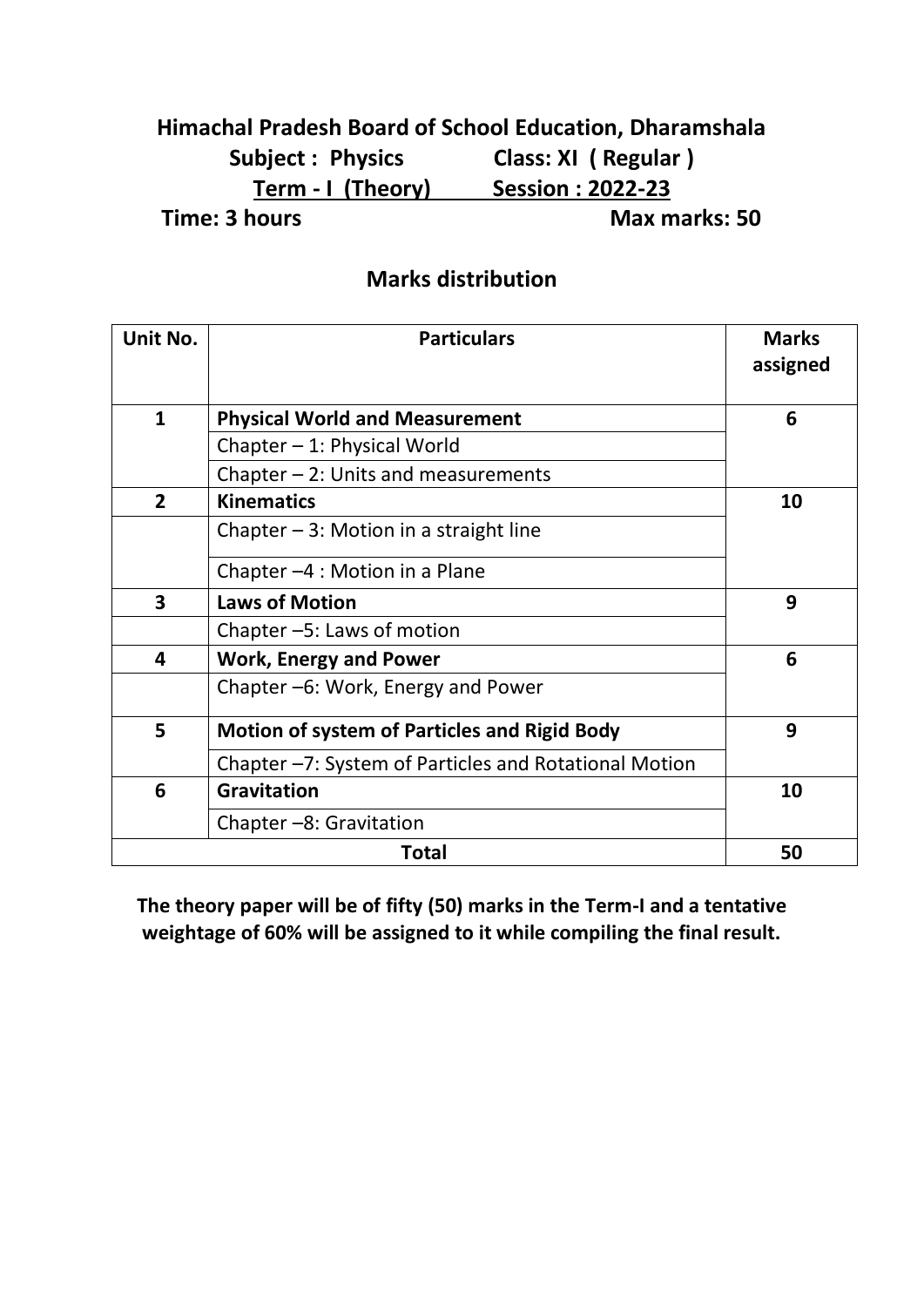| <b>Subject: Physics</b>   |                   | Class: XI (Regular) |               |                |              |
|---------------------------|-------------------|---------------------|---------------|----------------|--------------|
| <u>Term - I (Theory)</u>  |                   | Session: 2022-23    |               |                |              |
| Time: 3 hours             |                   |                     | Max marks: 50 |                |              |
|                           | <b>Blue Print</b> |                     |               |                |              |
| Name of the               | No. Of            | No. Of              | No. Of        | No. Of         | <b>Total</b> |
| unit                      | questions         | questions           | questions     | questions      | marks        |
|                           | carrying 1        | carrying 2          | carrying 3    | carrying 4     |              |
|                           | mark (MCQ)        | marks               | marks         | marks          |              |
| <b>Physical world and</b> | 3                 |                     | 1             |                | 6            |
| measurement               |                   |                     | (Internal     |                |              |
|                           |                   |                     | choice)       |                |              |
| <b>Kinematics</b>         | $\overline{4}$    | $\overline{1}$      |               | $\overline{1}$ | 10           |
|                           |                   | (Internal           |               | (Internal      |              |
|                           |                   | choice)             |               | choice)        |              |
| <b>Laws of Motion</b>     | $\overline{4}$    | 1                   | $\mathbf{1}$  |                | 9            |
| Work, Energy and          | $\mathbf{1}$      | $\mathbf{1}$        | $\mathbf{1}$  |                | 6            |
| <b>Power</b>              |                   |                     | (Internal     |                |              |
|                           |                   |                     | choice)       |                |              |
| <b>Motion of system</b>   | $\overline{4}$    | $\overline{1}$      | 1             |                | 9            |
| of Particles and          |                   | (Internal           |               |                |              |
| <b>Rigid Body</b>         |                   | choice)             |               |                |              |
| <b>Gravitation</b>        | 4                 | 1                   |               | $\mathbf{1}$   | 10           |
|                           |                   |                     |               | (Internal      |              |
|                           |                   |                     |               | choice)        |              |
| Break up of total         | 20                | 5                   | 4             | $\overline{2}$ |              |
| 31 questions              |                   |                     |               |                |              |
| <b>Total marks</b>        |                   |                     |               |                |              |
|                           | $1x20 = 20$       | $2x5 = 10$          | $3x4 = 12$    | $4x 2=8$       | 50           |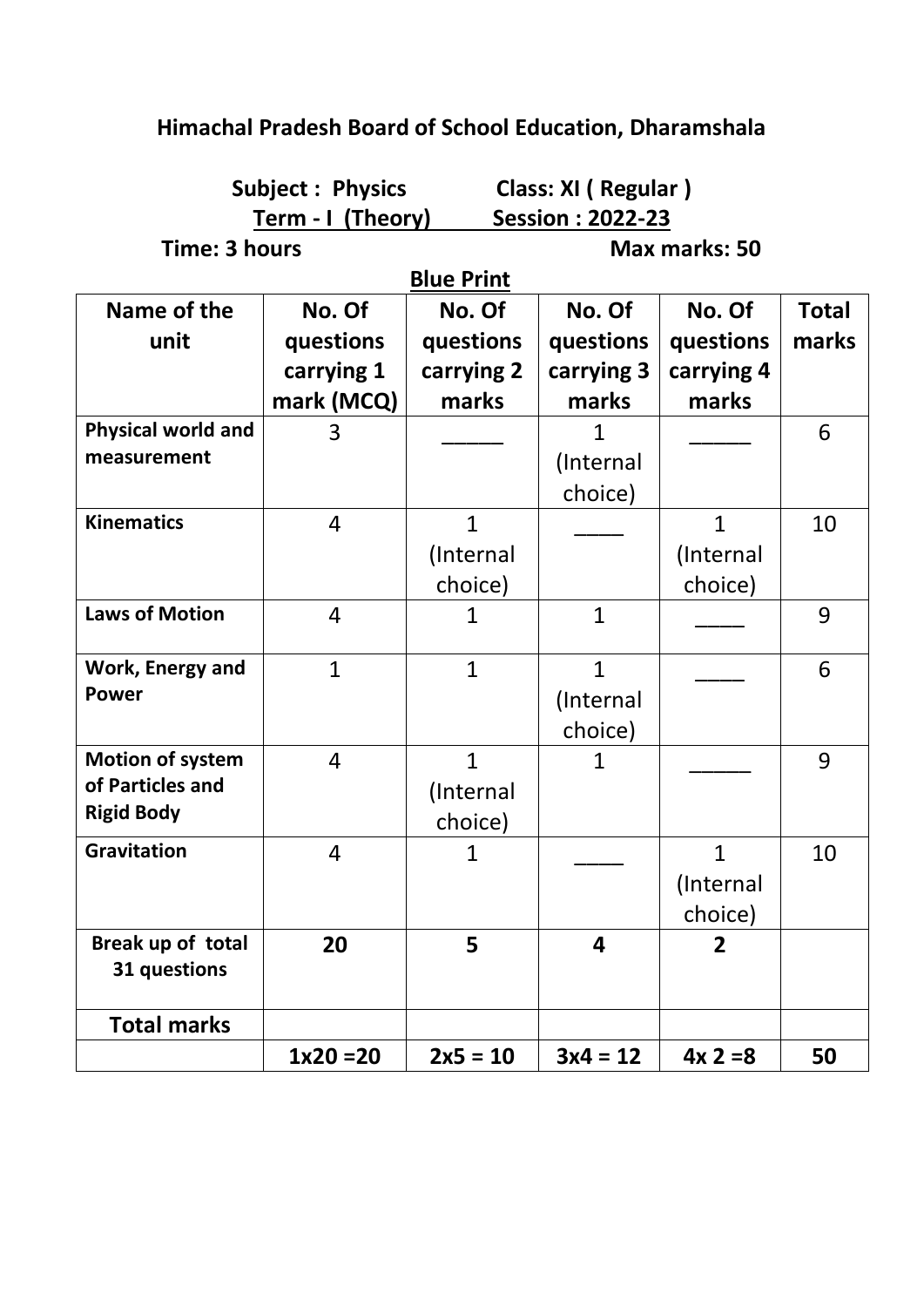**Subject : Physics Class: XI ( Regular )**

**Term – I (Theory) Session : 2022-23**

### **Blue Print of MCQ**

| <b>Sr No</b>    | <b>Type of question</b>             | <b>No. Of questions</b> |
|-----------------|-------------------------------------|-------------------------|
|                 | Concept based/ direct               | 8                       |
| $\mathbf{2}$    | <b>Numerical based</b>              | 4                       |
|                 | (Application and skill based)       |                         |
| 3               | Match the columns                   | $\overline{2}$          |
| <u>4</u>        | Case study/ Comprehensions          | $\overline{2}$          |
| $\overline{5}$  | <b>Assertion and Reasoning</b>      | $\mathfrak{D}$          |
| $\underline{6}$ | Diagram / graph/interpretation      |                         |
| 7               | Miscellaneous                       |                         |
|                 | (Understanding and knowledge based) |                         |
|                 | Total no. Of questions              | 20                      |

## **Each MCQ carries 1 mark only**

**No internal choice be given in the MCQ section**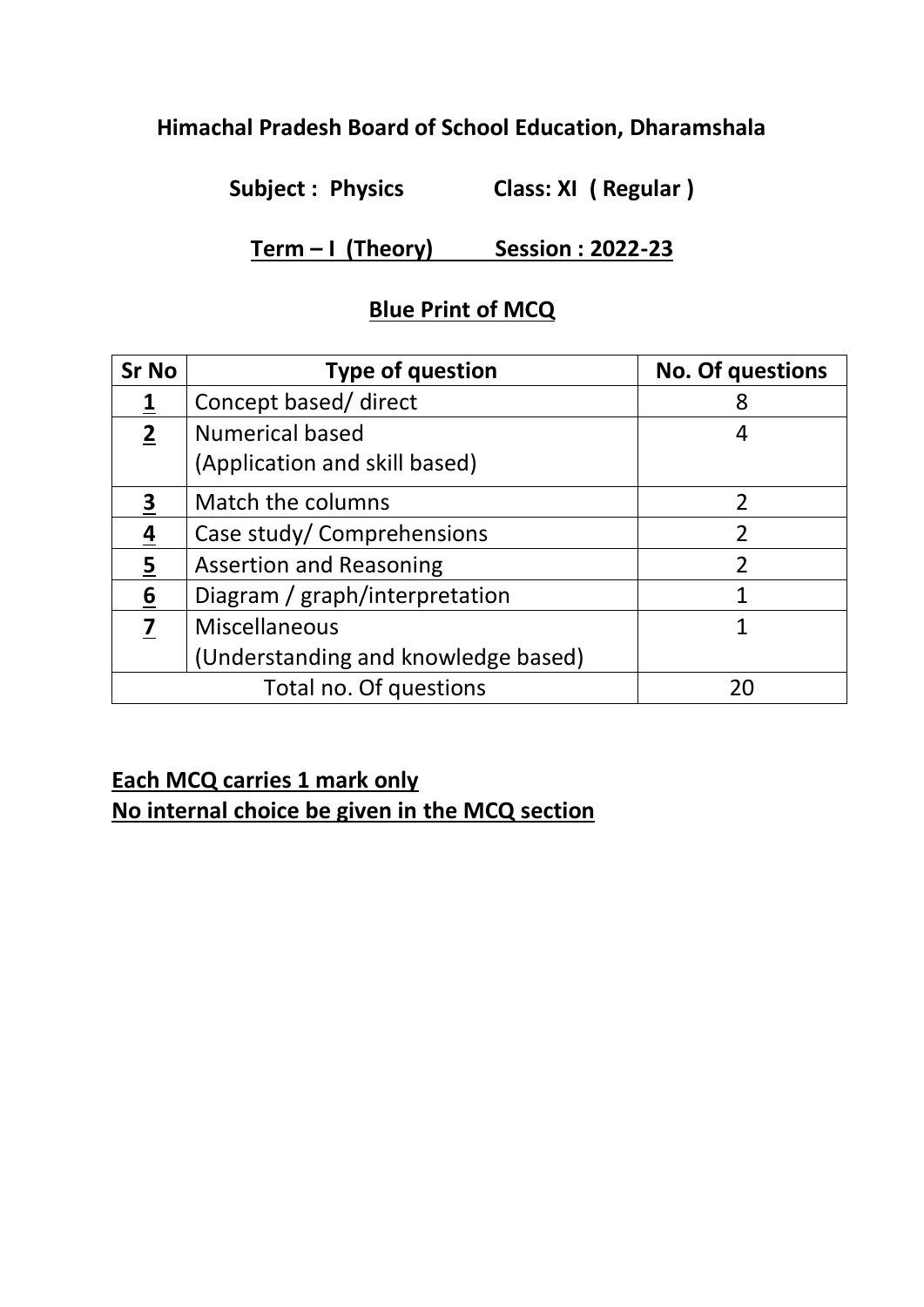### **Himachal Pradesh Board of School Education, Dharamshala Subject : Physics Class: XI ( Regular ) Term - II (Theory) Session : 2022-23 Time: 3 hours Max marks: 50**

#### **Marks distribution**

| Unit No.                | <b>Particulars</b>                                     | <b>Marks</b><br>assigned |
|-------------------------|--------------------------------------------------------|--------------------------|
| $\overline{\mathbf{z}}$ | <b>Properties of Bulk Matter</b>                       |                          |
|                         | Chapter $-9$ : Mechanical properties of solids         |                          |
|                         | Chapter -10 : Mechanical properties of fluids          | 17                       |
|                         | Chapter -11 : Thermal properties of matter             |                          |
| 8                       | <b>Thermodynamics</b>                                  |                          |
|                         | Chapter-12: Thermodynamics                             | 12                       |
| 9                       | Behaviour of perfect gases and kinetic theory of gases |                          |
|                         | Chapter -13: Kinetic Theory                            | 5                        |
| 10                      | <b>Oscillations and Waves</b>                          |                          |
|                         | Chapter $-14$ : Oscillations                           | 16                       |
|                         | Chapter -15: Waves                                     |                          |
|                         | <b>Total</b>                                           | 50                       |

**The theory paper will be of fifty (50) marks in the Term-II and a tentative weightage of 60% will be assigned to it while compiling the final result.**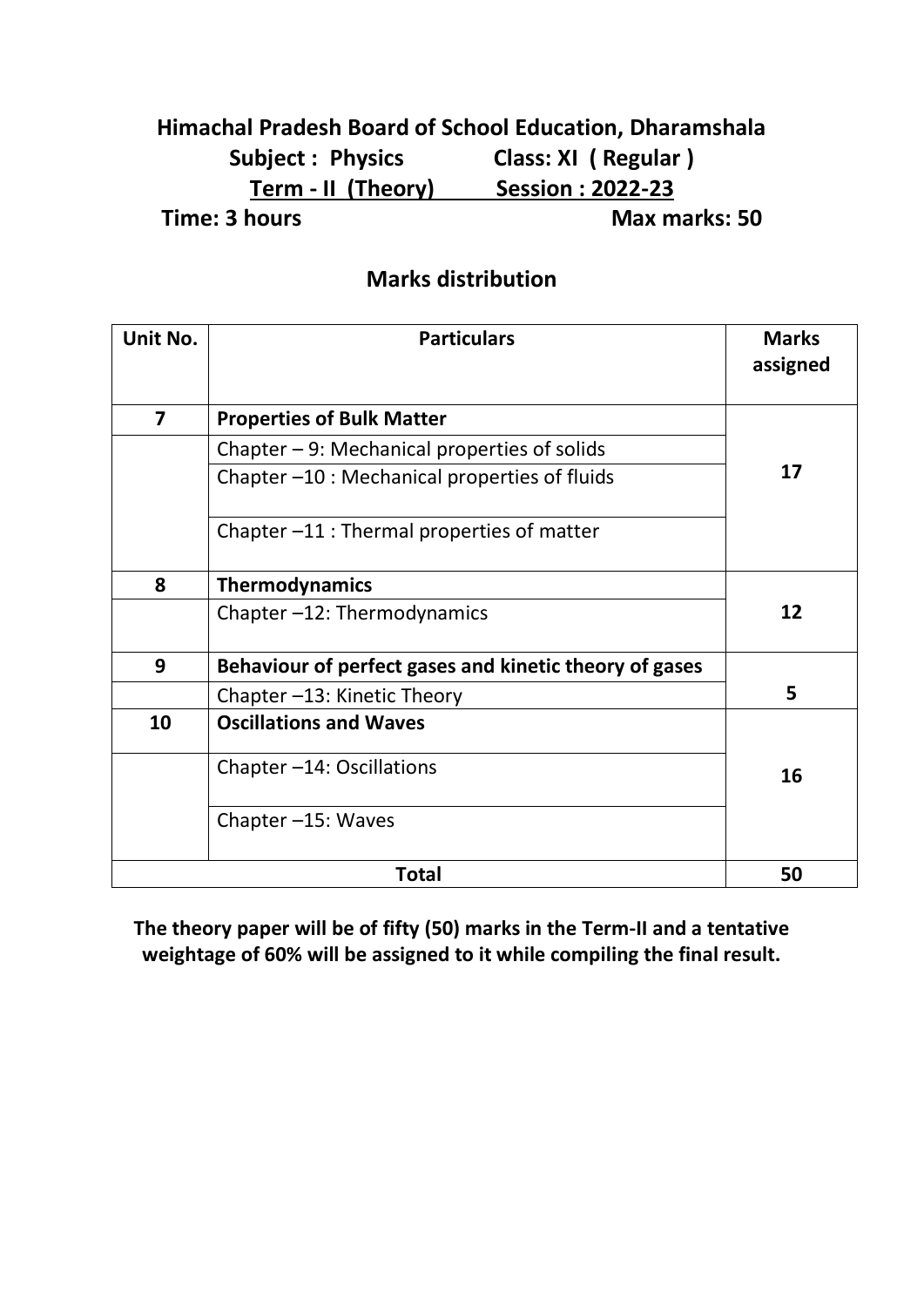| <b>Subject: Physics</b><br>Class: XI (Regular) |                |                   |               |                |              |
|------------------------------------------------|----------------|-------------------|---------------|----------------|--------------|
| Term - II (Theory)<br>Session: 2022-23         |                |                   |               |                |              |
| Time: 3 hours                                  |                |                   | Max marks: 50 |                |              |
|                                                |                | <b>Blue Print</b> |               |                |              |
| Name of the                                    | No. Of         | No. Of            | No. Of        | No. Of         | <b>Total</b> |
| unit                                           | questions      | questions         | questions     | questions      | marks        |
|                                                | carrying 1     | carrying 2        | carrying 3    | carrying 4     |              |
|                                                | mark (MCQ)     | marks             | marks         | marks          |              |
| <b>Properties of Bulk</b>                      | 6              | $\overline{2}$    | 1             | 1              | 17           |
| <b>Matter</b>                                  |                | (Internal         |               | (Internal      |              |
|                                                |                | choice in         |               | choice)        |              |
|                                                |                | any one           |               |                |              |
|                                                |                | question)         |               |                |              |
| <b>Thermodynamics</b>                          | 5              | $\overline{2}$    | $\mathbf{1}$  |                | 12           |
|                                                |                |                   | (Internal     |                |              |
|                                                |                |                   | choice)       |                |              |
| <b>Behaviour of</b>                            | $\overline{2}$ |                   | 1             |                | 5            |
| perfect gases and                              |                |                   | (Internal     |                |              |
| kinetic theory of                              |                |                   | choice)       |                |              |
| gases                                          |                |                   |               |                |              |
| <b>Oscillations and</b>                        | $\overline{7}$ | $\mathbf{1}$      | $\mathbf{1}$  | $\mathbf{1}$   | 16           |
| <b>Waves</b>                                   |                | (Internal         |               | (Internal      |              |
|                                                |                |                   |               |                |              |
|                                                |                | choice)           |               | choice)        |              |
| Break up of<br>questions                       | 20             | 5                 | 4             | 2              |              |
|                                                |                |                   |               |                |              |
| <b>Total marks</b>                             | $1x20=20$      | $2x5 = 10$        | $3x4 = 12$    | $4 \times 2=8$ | 50           |